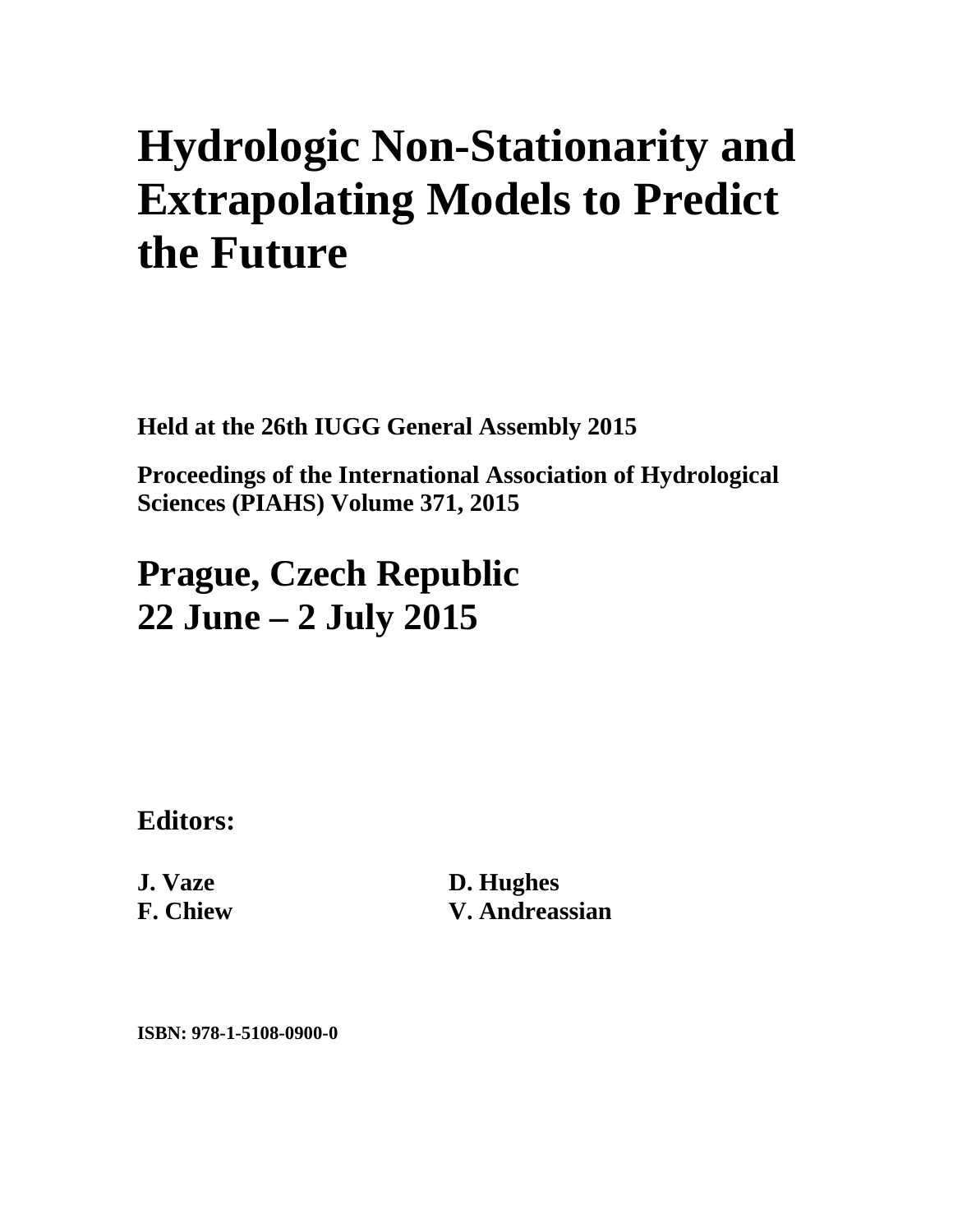**Printed from e-media with permission by:** 

Curran Associates, Inc. 57 Morehouse Lane Red Hook, NY 12571



**Some format issues inherent in the e-media version may also appear in this print version.** 

The copyright of any article is retained by the author(s) and distributed under the Creative Commons Attribution 3.0 license. http://creativecommons.org/licenses/by/3.0/ Unless otherwise stated, associated published material is distributed under the same license. The original work can be found online at:

http://www.proc-iahs.net/371/index.html

Printed by Curran Associates, Inc. (2015)

International Association of Hydrological Sciences Centre for Ecology and Hydrology Wallingford, Oxfordshire OX10 8BB UK

Phone: 441 491 692 442 Fax: 441 491 692 448

http://iahs.info/

## **Additional copies of this publication are available from:**

Curran Associates, Inc. 57 Morehouse Lane Red Hook, NY 12571 USA Phone: 845-758-0400 Fax: 845-758-2634 Email: curran@proceedings.com Web: www.proceedings.com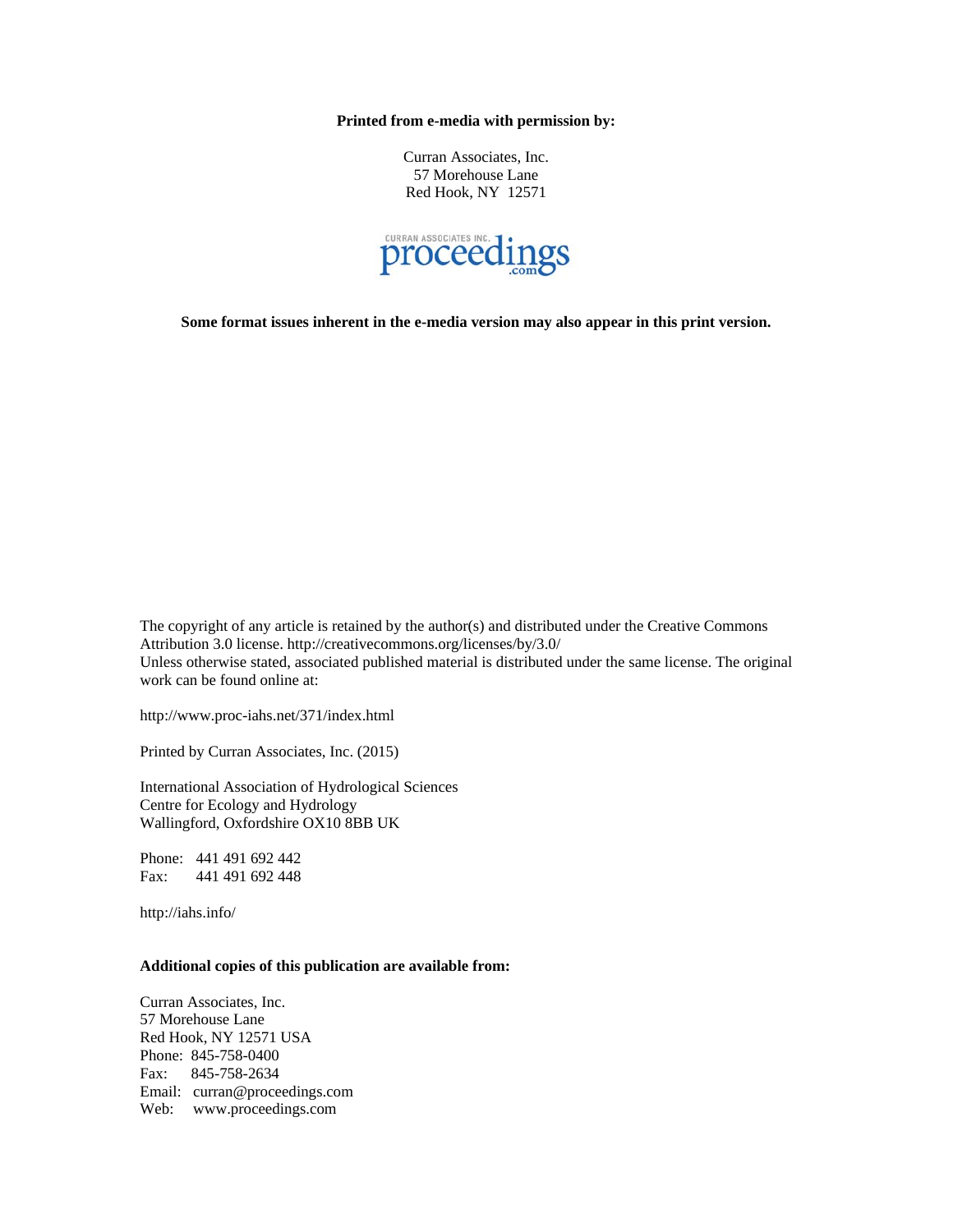## **TABLE OF CONTENTS**

| PREFACE: HS02 - HYDROLOGIC NON-STATIONARITY AND EXTRAPOLATING MODELS         |  |
|------------------------------------------------------------------------------|--|
| J. Vaze, F. Chiew, D. Hughes, V. Andréassian                                 |  |
| IMPLICATION OF CALIBRATION PERIOD ON MODELLING CLIMATE CHANGE IMPACT         |  |
| F. H. S. Chiew, H. Zheng, J. Vaze                                            |  |
| NON-STATIONARITY DRIVEN BY LONG-TERM CHANGE IN CATCHMENT STORAGE:            |  |
|                                                                              |  |
| J. D. Hughes, J. Vaze                                                        |  |
| SCENARIO FORECASTING CHANGES IN THE WATER BALANCE COMPONENTS OF THE          |  |
| <b>OLENEK AND IINDIGIRKA RIVER BASINS DUE TO POSSIBLE CLIMATE CHANGE  13</b> |  |
| Ye. M. Gusev, O. N. Nasonova, L. Ya. Dzhogan, E. E. Kovalev                  |  |
| HYDROLOGIC NONSTATIONARITY AND EXTRAPOLATING MODELS TO PREDICT THE           |  |
|                                                                              |  |
| F. H. S. Chiew, J. Vaze                                                      |  |
| <b>SCIENTIFIC AND PRACTICAL TOOLS FOR DEALING WITH WATER RESOURCE</b>        |  |
|                                                                              |  |
| D. A. Hughes                                                                 |  |
| MODIFICATIONS TO A RAINFALL-STREAMFLOW MODEL TO HANDLE "NON-                 |  |
|                                                                              |  |
| B. F. W. Croke, M.-J. Shin                                                   |  |
|                                                                              |  |
| STREAMFLOW PREDICTIONS IN REGULATED RIVER SYSTEMS: HYDROLOGICAL NON-         |  |
|                                                                              |  |
| D. Dutta, S. Kim, J. Vaze, J. Hughes                                         |  |
| ACCOUNTING FOR HYDRO-CLIMATIC AND WATER USE VARIABILITY IN THE               |  |
|                                                                              |  |
| J. Fabre, D. Ruelland, A. Dezetter, B. Grouillet                             |  |
| <b>OUANTIFYING THE UNCERTAINTIES OF CLIMATE CHANGE EFFECTS ON THE</b>        |  |
| STORAGE-YIELD AND PERFORMANCE CHARACTERISTICS OF THE PONG MULTI-             |  |
|                                                                              |  |
| B. Soundharajan, A. J. Adeloye, R. Remesan                                   |  |
| ABILITY OF A LAND SURFACE MODEL TO PREDICT CLIMATE INDUCED CHANGES IN        |  |
|                                                                              |  |
| O. N. Nasonova, Y. M. Gusev, E. M. Volodin, E. E. Kovalev                    |  |
| <b>COMPARISON OF NONSTATIONARY GENERALIZED LOGISTIC MODELS BASED ON</b>      |  |
|                                                                              |  |
| S. Kim, W. Nam, H. Ahn, T. Kim, J.-H. Heo                                    |  |
| <b>GENERALIZATION OF PARAMETERS IN THE STORAGE-DISCHARGE RELATION FOR A</b>  |  |
|                                                                              |  |
| K. Fujimura, Y. Iseri, S. Kanae, M. Murakami                                 |  |
| ASSESSING UNCERTAINTIES IN CLIMATE CHANGE IMPACTS ON RUNOFF IN WESTERN       |  |
|                                                                              |  |
| D. Ruelland, P. Hublart, Y. Tramblay                                         |  |
| FREQUENCY OF FLOODS IN A CHANGING CLIMATE: A CASE STUDY FROM THE RED         |  |
|                                                                              |  |
| A. Boluwade, P. F. Rasmussen                                                 |  |
| <b>DROUGHT ASSESSMENT AND TRENDS ANALYSIS FROM 20TH CENTURY TO 21ST</b>      |  |
|                                                                              |  |
| X. L. Yang, L. L. Ren, R. Tong, Y. Liu, X. R. Cheng, S. H. Jiang, F. Yuan    |  |
| THE EVALUATION OF REGIONAL FREQUENCY ANALYSES METHODS FOR                    |  |
|                                                                              |  |
| W. Nam, S. Kim, H. Kim, K. Joo, J.-H. Heo                                    |  |
| WIND EFFECTS ON LEAF TRANSPIRATION CHALLENGE THE CONCEPT OF "POTENTIAL       |  |
|                                                                              |  |
| S. J. Schymanski, D. Or                                                      |  |